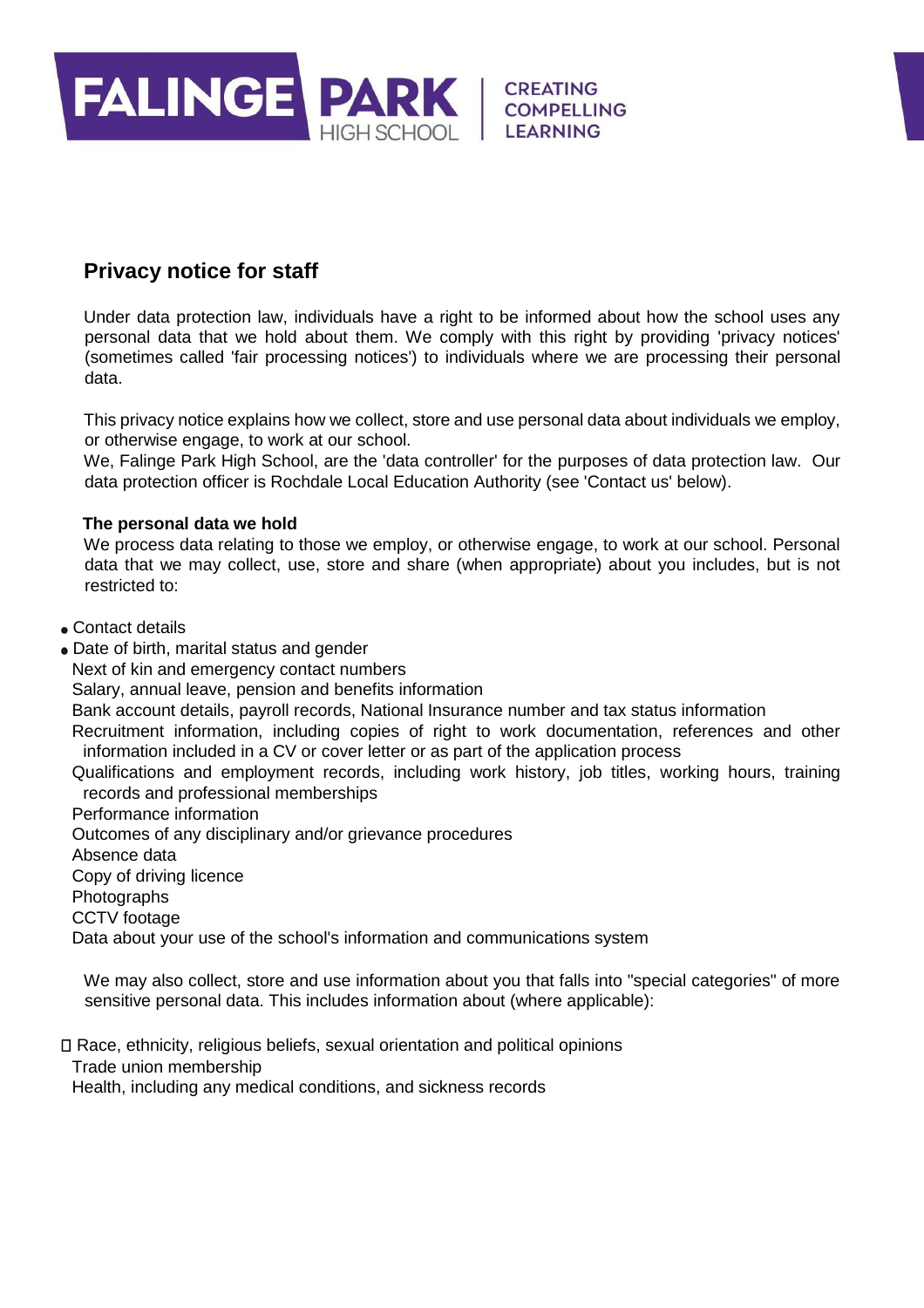#### **Why we use this data**

The purpose of processing this data is to help us run the school, including to:

- Enable you to be paid
- Facilitate safe recruitment, as part of our safeguarding obligations towards pupils
- Support effective performance management
- Inform our recruitment and retention policies
- Allow better financial modelling and planning
- Enable ethnicity and disability monitoring
- Improve the management of workforce data across the sector
- Support the work of the School Teachers' Review Body

#### **Our lawful basis for using this data**

We only collect and use personal information about you when the law allows us to. Most commonly, we use it where we need to:

- Fulfil a contract we have entered into with you
- Comply with a legal obligation
- Carry out a task in the public interest.

Less commonly, we may also use personal information about you where:

- You have given us consent to use it in a certain way
- We need to protect your vital interests (or someone else's interests)
- We have legitimate interests in processing the data for example, where:
- To provide education for pupils

Where you have provided us with consent to use your data, you may withdraw this consent at any time. We will make this clear when requesting your consent, and explain how you go about withdrawing consent if you wish to do so.

Some of the reasons listed above for collecting and using personal information about you overlap, and there may be several grounds which justify the school's use of your data.

#### **Collecting this information**

While the majority of information we collect from you is mandatory, there is some information that you can choose whether or not to provide to us.

Whenever we seek to collect information from you, we make it clear whether you must provide this information (and if so, what the possible consequences are of not complying), or whether you have a choice.

#### **How we store this data**

We create and maintain an employment file for each staff member. The information contained in this file is kept secure and is only used for purposes directly relevant to your employment.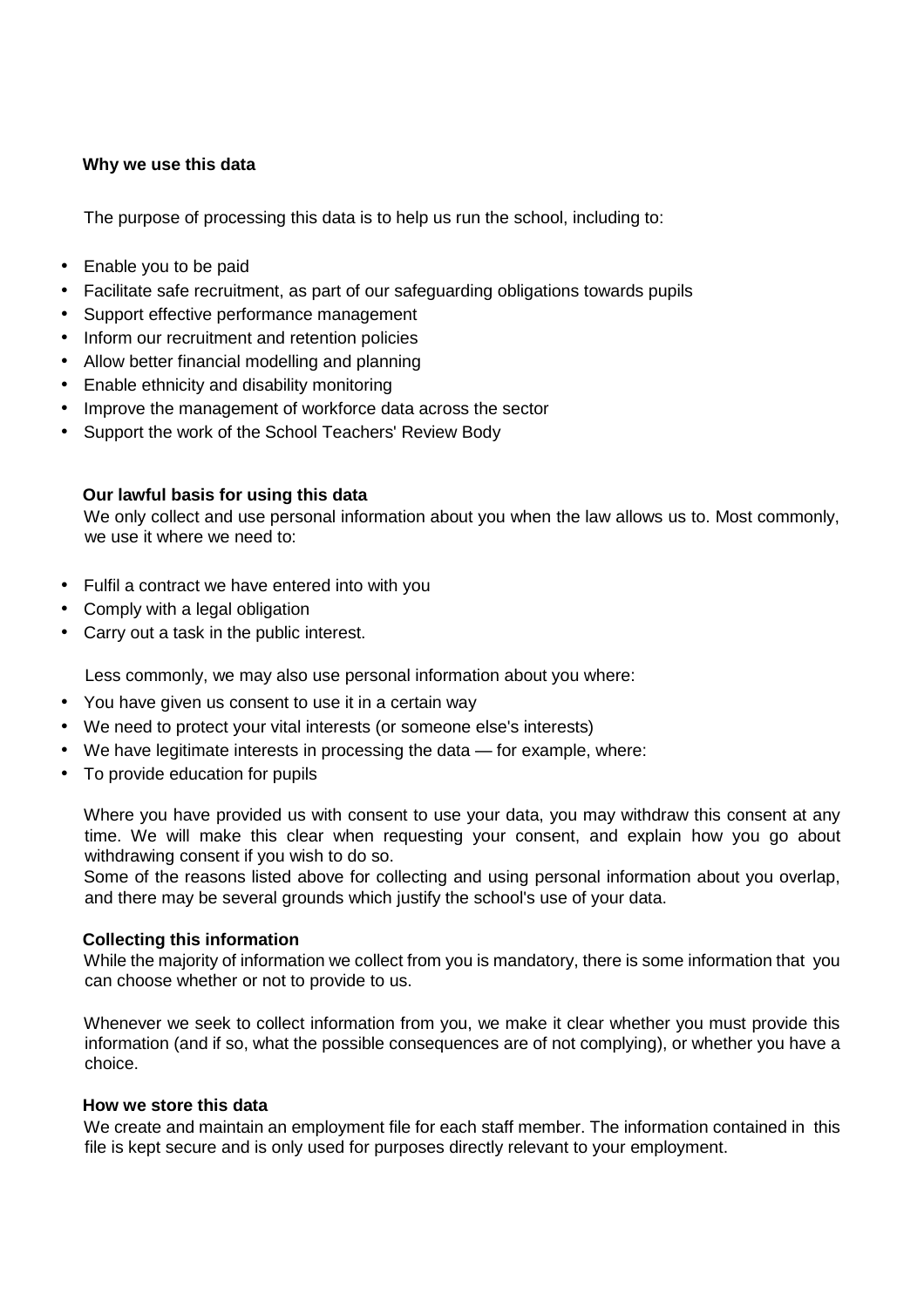Once your employment with us has ended, we will retain this file and delete the information in it in accordance with the Information and Records Management Society's guidelines for record retention/ management and destruction.

This can be found on: https://irms.site-ym.com/page/SchoolsToolkit

#### **Data sharing**

We do not share information about you with any third party without your consent unless the law and our policies allow us to do so.

Where it is legally required, or necessary (and it complies with data protection law) we may share personal information about you with:

Our local authority — to meet our legal obligations to share certain information with it, such as safeguarding concerns and [maintained schools only] information about headteacher performance and staff dismissals The Department for Education Educators and examining bodies Our regulator [specify as appropriate e.g. Ofsted, Independent Schools Inspectorate] Suppliers and service providers — to enable them to provide the service we have contracted them for, such as payroll Central and local government Our auditors Survey and research organisations Trade unions and associations Health authorities Professional/ advisers and consultants Police forces, courts, tribunals Professional/ bodies Employment and recruitment agencies

#### **Transferring data internationally**

Where we transfer personal data to a country or territory outside the European Economic Area, we will do so in accordance with data protection law.

## **Your rights**

#### **How to access personal information we hold about you**

Individuals have a right to make a 'subject access request' to gain access to personal information that the school holds about them.

If you make a subject access request, and if we do hold information about you, we will:

Give you a description of it Tell you why we are holding and processing it, and how long we will keep it for Explain where we got it from, if not from you Tell you who it has been, or will be, shared with Let you know whether any automated decision-making is being applied to the data, and any

consequences of this

Give you a copy of the information in an intelligible form